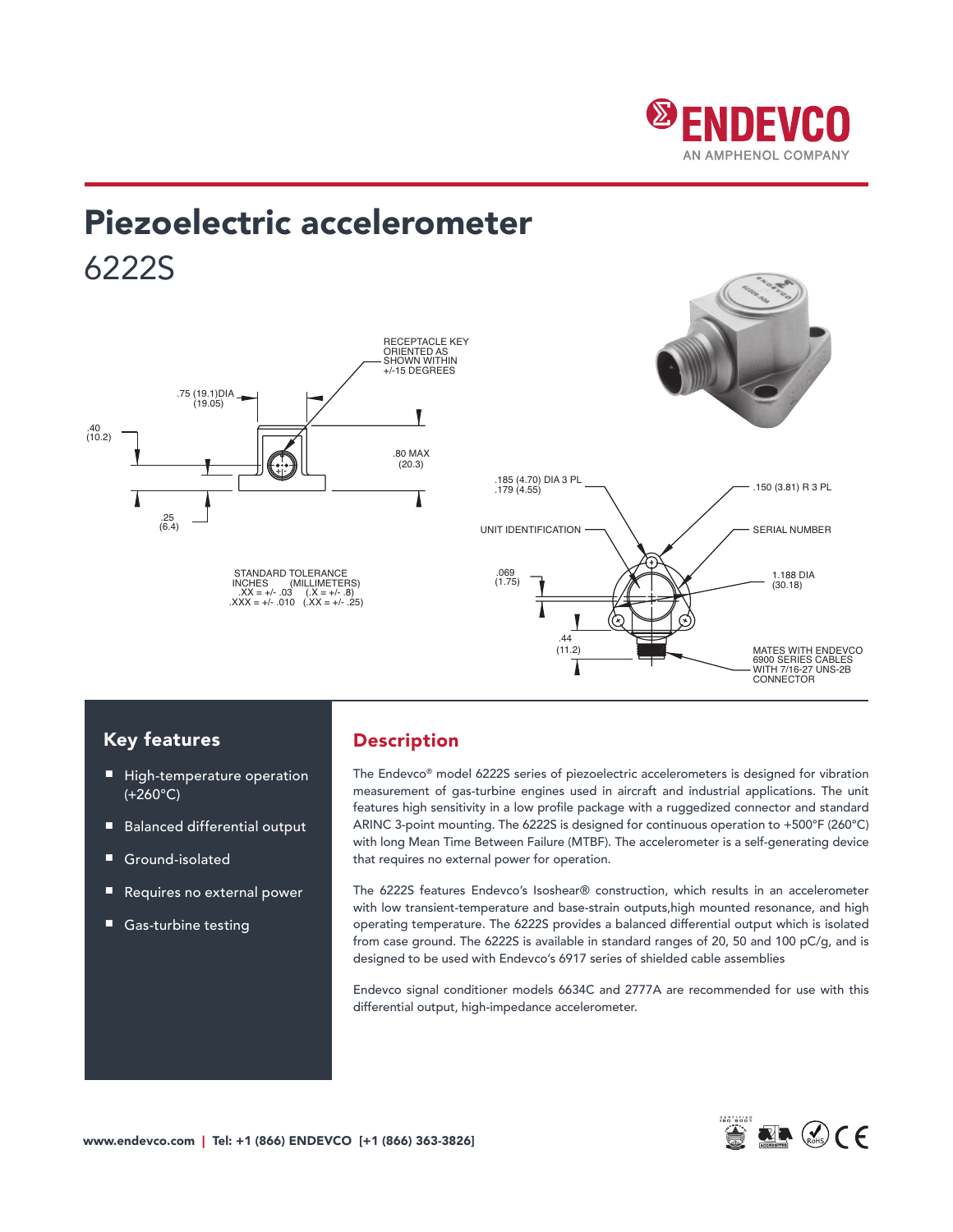## Piezoelectric accelerometer | Model 6222S

The following performance specifications are typical values and taken at +75°F (+24°C), referenced at 100 Hz and conform to ISA-RP-37.2 (1-64) unless otherwise noted. Calibration data, traceable to National Institute of Standards and Technology (NIST), is supplied.

| <b>Specifications</b>                |                                       |                                |                           |              |  |
|--------------------------------------|---------------------------------------|--------------------------------|---------------------------|--------------|--|
| <b>Dynamic characteristics</b>       |                                       | $-20A$                         | $-50A$                    | $-100A$      |  |
| Charge sensitivity ±5%               | pC/g                                  | 20                             | 50                        | 100          |  |
| Frequency response                   |                                       | See typical amplitude response |                           |              |  |
| Resonance frequency [1]              | kHz                                   | 45                             | 28                        | 28           |  |
| Amplitude response [2]               |                                       |                                |                           |              |  |
| ±5%                                  | <b>Hz</b>                             | 1 to 9,000                     | 1 to 6,000                | 1 to 6,000   |  |
| ±1dB                                 | Hz                                    | 1 to 12,000                    | 1 to 9,000                | 1 to 9,000   |  |
| Temperature response                 |                                       | See typical curve              |                           |              |  |
| Transverse sensitivity, max          | %                                     |                                | 3                         |              |  |
| Amplitude linearity                  | %                                     | $1/625$ g                      | $1/250$ g                 | $1/200$ g    |  |
| Up to vibration limit                |                                       |                                |                           |              |  |
| <b>Electrical characteristics</b>    |                                       |                                |                           |              |  |
| Resistance (Between pins) [4]        | GΩ                                    |                                | $\geq 10$                 |              |  |
| At $+500^{\circ}F (+260^{\circ}C)$   | M <sub>2</sub>                        |                                | $\geq 50$                 |              |  |
| Isolation (Pin to case)              | $G\Omega$                             |                                | $\geq 10$                 |              |  |
| At $+500^{\circ}F (+260^{\circ}C)$   | ΜΩ                                    |                                | $\geq 50$                 |              |  |
| Capacitance                          | pF                                    | 2,800                          | 2,800                     | 12,200       |  |
| Either signal pin to case            | pF                                    |                                | $\leq 30$                 |              |  |
| Unbalance between pins               | pF                                    |                                | $\leq$ 2                  |              |  |
| Grounding                            | Signal return isolated from case      |                                |                           |              |  |
| <b>Environmental characteristics</b> |                                       |                                |                           |              |  |
| Temperature range                    | range -65 to +500°F (-54°C to +260°C) |                                |                           |              |  |
| Humidity                             |                                       | Hermetically sealed            |                           |              |  |
| Sinusoidal vibration limit           | g pk                                  | 2,000                          | 1,000                     | 500          |  |
| Shock limit                          | g pk                                  | 4,000                          | 2,000                     | 1,000        |  |
| Base strain sensitivity              | equiv g pk /µ strain                  | 0.1                            | 0.4                       | 0.2          |  |
| Thermal transient sensitivity        | equiv. g pk $\sqrt{F(T)}$             | 0.020(0.036)                   | 0.010(0.018)              | 0.005(0.009) |  |
| <b>Physical characteristics</b>      |                                       |                                |                           |              |  |
| <b>Dimensions</b>                    | See outline drawing                   |                                |                           |              |  |
| Weight                               | gm (oz)                               |                                | 91(3.2)                   |              |  |
| Case material                        | Stainless steel                       |                                |                           |              |  |
| Connector <sup>[3]</sup>             | Two pin 7/16-27 UNS receptacle        |                                |                           |              |  |
| Mounting torque                      |                                       |                                |                           |              |  |
| EH621 cap screws                     | lbf-in (Nm)                           |                                | 14(1.6)                   |              |  |
| 10-32 stud                           | lbf-in (Nm)                           |                                | 18(2)                     |              |  |
| <b>Calibration data</b>              |                                       |                                |                           |              |  |
| Charge sensitivity                   | pc/g                                  |                                |                           |              |  |
| Charge frequency response            |                                       |                                |                           |              |  |
| 6222S-20A                            | %                                     |                                | 50 to 9000 Hz             |              |  |
|                                      | dB                                    |                                | 9000 Hz through resonance |              |  |
| 6222S-50A/-100A                      | ℅                                     |                                | 50 to 6000 Hz             |              |  |
|                                      | dB                                    |                                | 6000 Hz through resonance |              |  |
| Maximum transverse sensitivity       | ℅                                     |                                |                           |              |  |
| Capacitance                          | рF                                    |                                |                           |              |  |